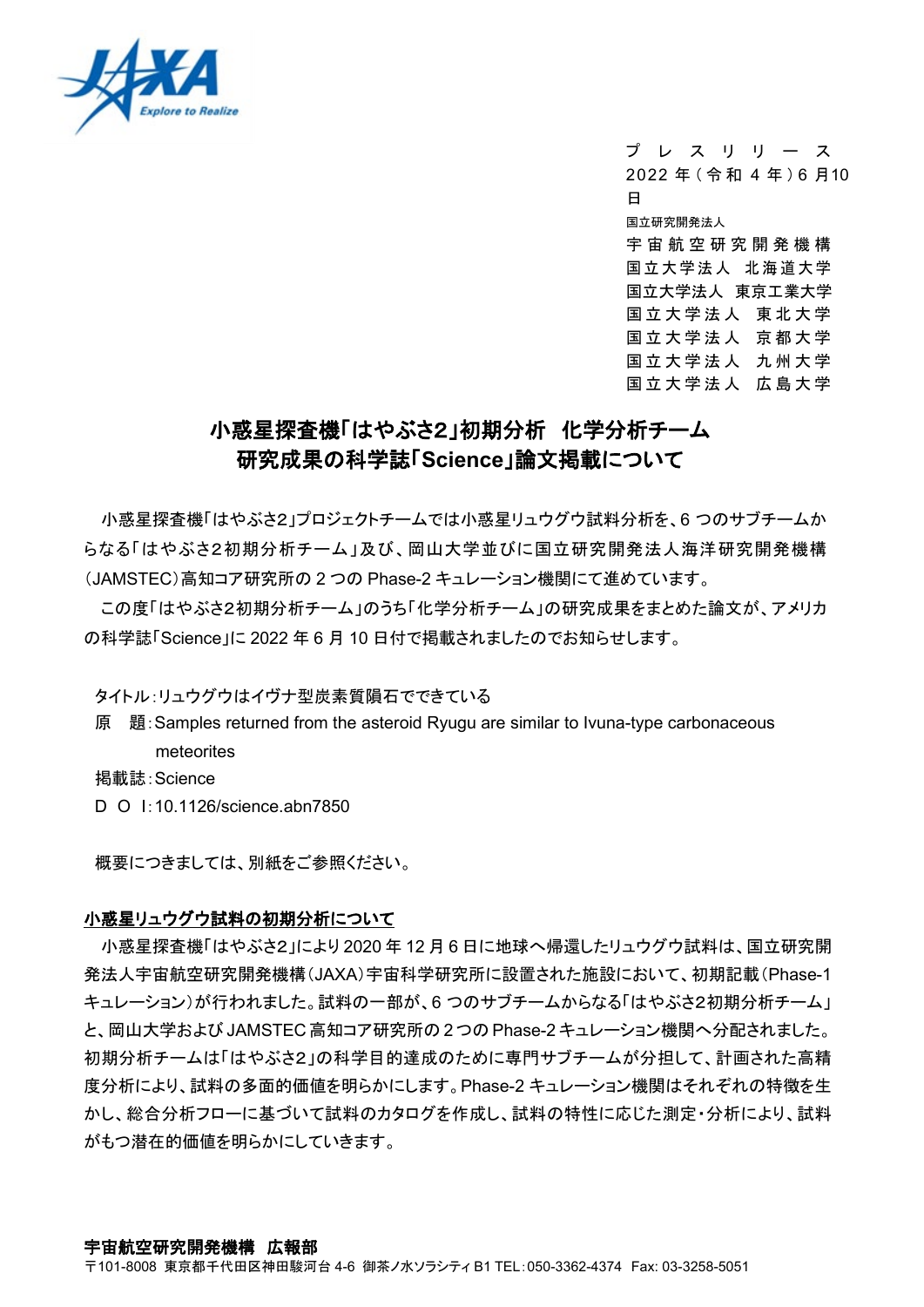なお、初期分析の 6 つのチーム、岡山大学および JAMSTEC 高知コア研究所のチームからの報告は、 論文としての成果が公表されるタイミングで、個別にお知らせしてまいります。 また、全ての初期成果が 公表されたのち、あらためて「はやぶさ2」サイエンス全体の総括をご説明する予定です。

以上

| 本件内容の問い合わせ先                                                |                                      |
|------------------------------------------------------------|--------------------------------------|
| JAXA 宇宙科学研究所 広報担当                                          | メール isas-kouho@ml.jaxa.jp            |
| 北海道大学 社会共創部広報課広報 渉外担当                                      | メール : jp-press@general.hokudai.ac.jp |
| 東京工業大学 総務部広報課                                              | メール: media@jim.titech.ac.jp          |
| 東北大学大学院理学研究科 広報·アウトリーチ支援室 メール:sci-pr@mail.sci.tohoku.ac.jp |                                      |
| 京都大学総務部広報課国際広報室                                            | メール: comms@mail2.adm.kyoto-u.ac.jp   |
| 九州大学 広報室                                                   | メール: koho@jimu.kyushu-u.ac.jp        |
| 広島大学 広報室                                                   | メール koho@office.hiroshima-u.ac.jp    |
| 東京大学大学院理学系研究科 理学部 広報室                                      | メール: kouhou.s@gs.mail.u-tokyo.ac.jp  |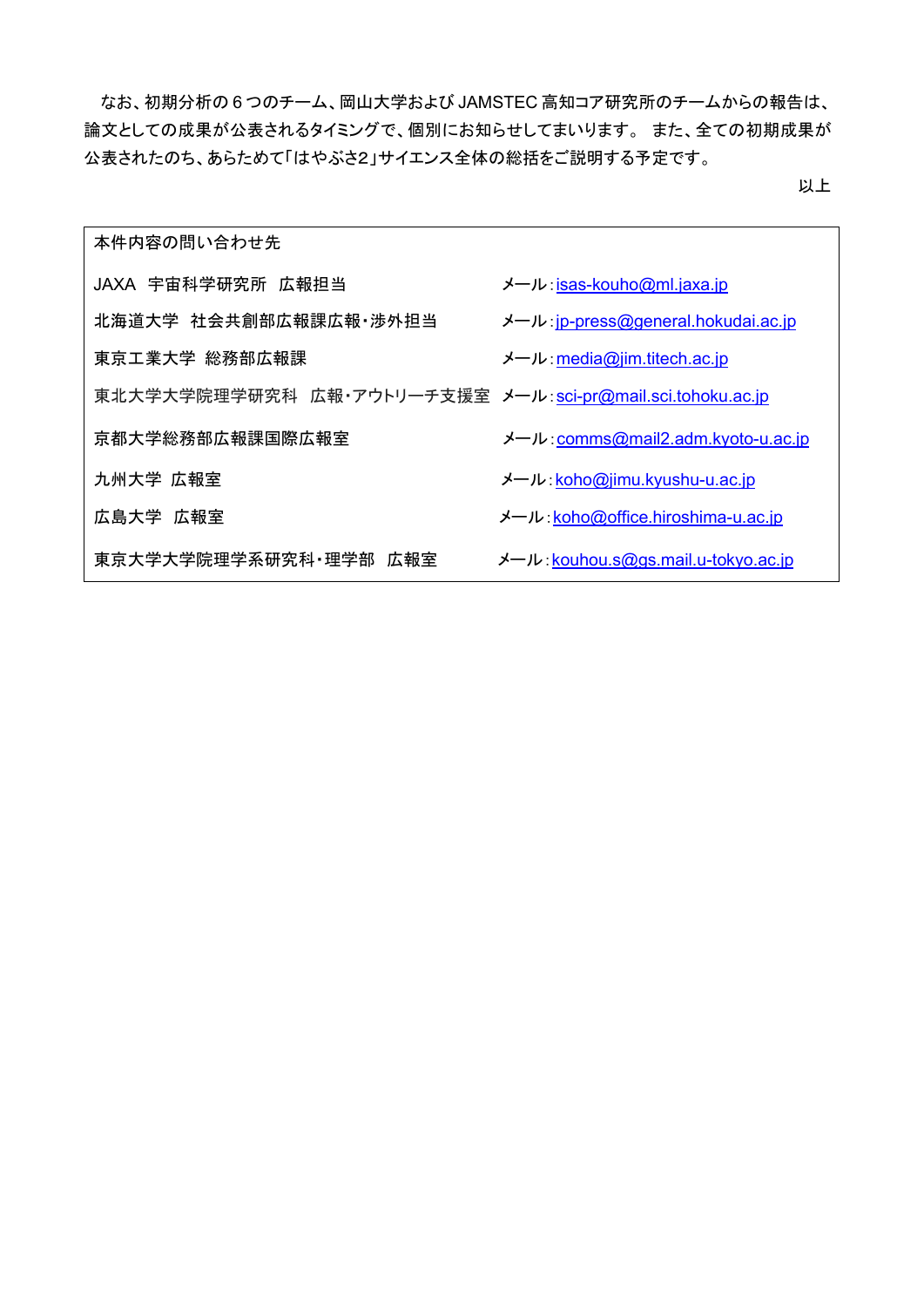## リュウグウはイヴナ型炭素質隕石でできている Samples returned from the asteroid Ryugu are similar to Ivuna-type carbonaceous meteorites

#### **1.**概要

「はやぶさ2」が持ち帰った小惑星リュウグウ試料の化学組成と同位体組成を測定しました。リュウグ ウは炭素質隕石、特に CI コンドライトと呼ばれるイヴナ型炭素質隕石から主に構成されていることが判 明しました。その主な構成鉱物は、リュウグウの母天体中で水溶液から析出した二次鉱物です。母天体 中の水溶液は、リュウグウに元々あった一次鉱物を変質させ、太陽系が誕生してから約 500 万年後に、 この二次鉱物を沈積させました。その時の温度は、約 40℃で圧力は 0.06 気圧以上でした。その後、今 日まで、持ち帰ったリュウグウ試料は 100℃以上に加熱されていないと思われます。これらの結果から、 リュウグウ試料は、これまで見つかっている隕石を含め、人類が手に入れている天然試料のどれよりも、 化学組成的に分化をしていない、最も始原的な特徴を持っているものだと言えます。今後、リュウグウ 試料は、新しい太陽系の標準試料として国際的に活用されていくでしょう。

#### **2.**本文

小惑星はどんな物質からできているかは未だよくわかっていません。「はやぶさ」は S 型小惑星が普 通隕石からできていることを明らかにし、小惑星と隕石との直接の関係性を初めて実証しました。この成 果を発展させるため、「はやぶさ2」は C 型小惑星と隕石との関係性を明らかにするため小惑星リュウグ ウのサンプルリターンを行いました。本論文は、実施された一連の初期分析の最初の報告です。

本論文では、リュウグウの (1) 化学組成、(2) 同位体組成、(3) 構成物質の成因、(4) 構成物質の 年代、(5) 隕石との関係性 を研究しました。その研究分野が広範囲にわたるために、「はやぶさ2」プロ ジェクトチームと宇宙物質キュレーションチームの他に、世界中の著名な研究者を加えた国際チームの 共同研究となっています。

化学組成分析には、蛍光X線分析、放射光、ICP 質量分析、走査電子顕微鏡を用いました。同位体 分析には、ICP 質量分析、表面電離型質量分析、二次イオン質量分析を用いました。分析に用いたリュ ウグウ試料の形態は、粉体、粒状、研磨片、化学処理した液状のものを用いています。

化学組成は、66 元素(H, Li, Be, C, O, Na, Mg, Al, Si, P, S, Cl, K, Ca, Sc, Ti, V, Cr, Mn, Fe, Co, Ni, Cu, Zn, Ga, Ge, As, Se, Rb, Sr, Y, Zr, Nb, Mo, Ru, Rh, Pd, Ag, Cd, In, Sn, Te, Cs, Ba, La, Ce, Pr, Nd, Sm, Eu, Gd, Tb, Dy, Ho, Er, Tm, Yb, Lu, Hf, Ta, W, Tl, Pb, Bi, Th, U)について分析値を決 定しました。リュウグウ試料は Ta(タンタル)に汚染されていることが判明しました。原因はサンプリング 時に用いたタンタル製弾丸によるもので、想定されていたものであり、弾丸が正常に発射されたことを証 明しています。その他の元素については汚染が認められておらず、非常にクリーンな状態で試料が取り 扱われていることを示します。

各元素の分析値を CI コンドライトの値で規格化した図を図 1 に示します。各元素のばらつきは、各分 析に用いることができた試料量(約 30mg)が小さかったための試料間の不均一性のためです。この不 均一性を考慮すると、その平均値は、全元素に渡りほぼ水平線の上に乗っており、CI コンドライトと同じ 濃度比を持っていることを示します。水平線の位置が 1.0 より少し上方なのは、水素(H)のプロットが下 方にあるため(理由は後述)です。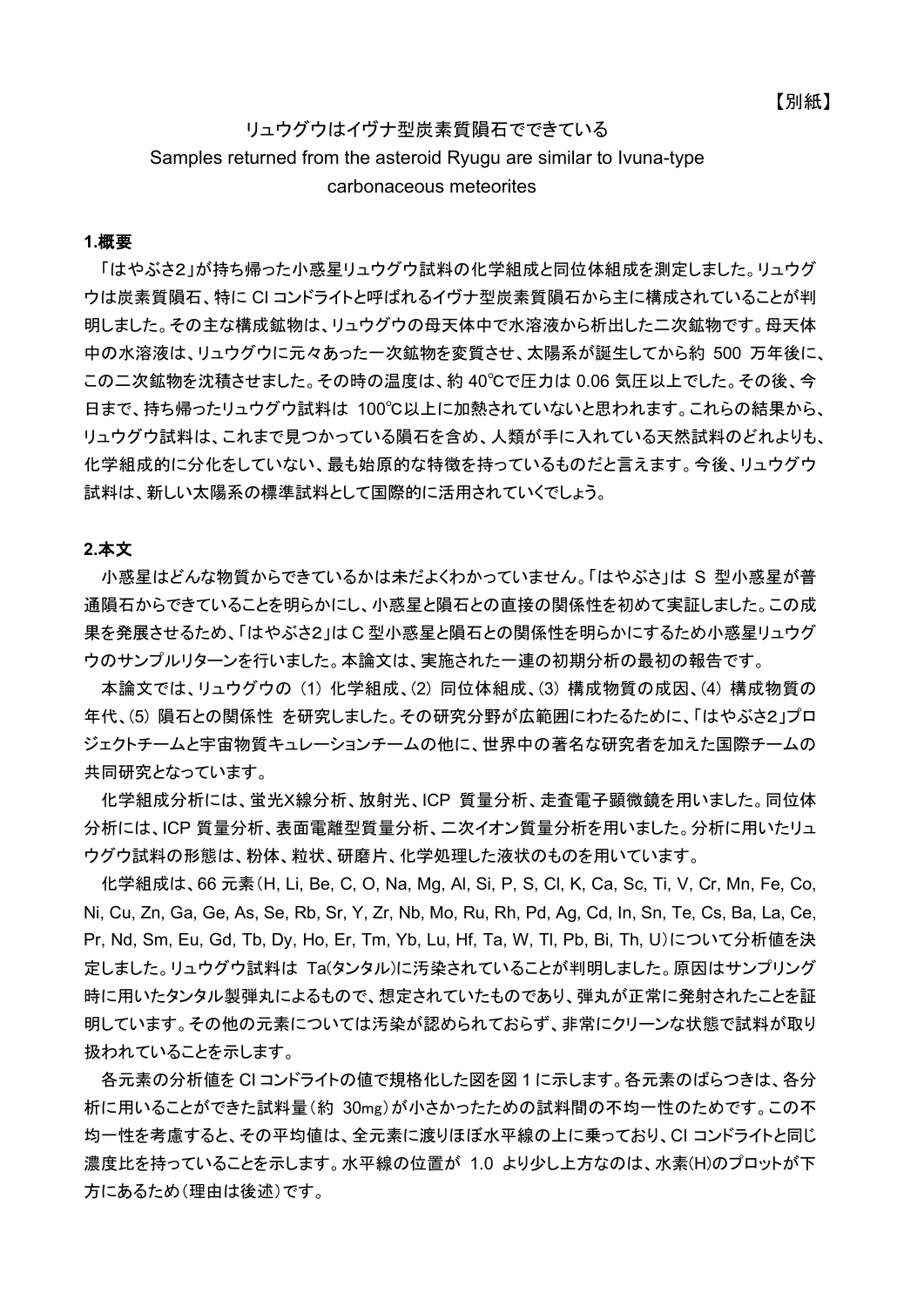

Re W Hf Y TbHo Tm Th U Nd Sm Pr Ta Ru Yb Sr Be Pt Eu Co Fe Si P Li Au K Sb Na B Rb BiPb Te Se Cd In TI H N Kr C He<br>Os Zr Sc Gd Dy Er Lu Al Ir Mo Ti La Nb Ca Ce Ba V Rh Ni Mg Pd Cr Mn As Cu Ag Ga Cl Ge Cs F Zn Sn S Br I Hg Refractory Volatile

図 1:リュウグウ試料の元素存在度。CI コンドライトの分析値で規格化している。1.0 より上(下)の点は CI コンドライトより多量 (少量)に含まれる元素。(©Yokoyama et al., 2022 より)

CI コンドライトの化学組成比は、太陽系全体の化学組成比と等しいと考えられているため、リュウグウ は形成以来太陽系全体の化学組成をそのまま保った最も始原的な天体であると言えます。

リュウグウ試料の Ti 同位体比、Cr 同位体比、O 同位体比も CI コンドライトと似ているということも示 されました。他の元素の同位体比がどうなっているかは、今後の発表を期待してください。

リュウグウ試料の走査電子顕微鏡による分析イメージを図 2 に示します。リュウグウは主に、層状ケ イ酸塩(蛇紋石(Mg,Fe)<sub>3</sub>Si<sub>2</sub>O<sub>5</sub>(OH)<sub>4</sub>・サポナイト Ca<sub>0.25</sub>(Mg,Fe)<sub>3</sub>((Si,Al)<sub>4</sub>O<sub>10</sub>)(OH)<sub>2</sub>·n(H<sub>2</sub>O))からできて います。その他の主要な鉱物は苦灰石 CaMg(CO<sub>3</sub>)<sub>2</sub>、ブロイネル石(Mg,Fe)CO<sub>3</sub>、磁硫鉄鉱 Fe<sub>1-x</sub>S、磁 鉄鉱 Fe3O4 です。これらの鉱物はすべて水溶液からの析出物です。リュウグウの母天体内部では、氷 が溶けた水溶液により一次鉱物が分解して、これらの二次鉱物に変わりました。この現象を水質変成 作用と呼びます。リュウグウ母天体内部では水質変成作用が強く起こり、一次鉱物はほとんど残リませ んでした。これも CI コンドライトとよく似ています。



ODolomite Breunnerite Pyrrhotite Magnetite Phyllosilicates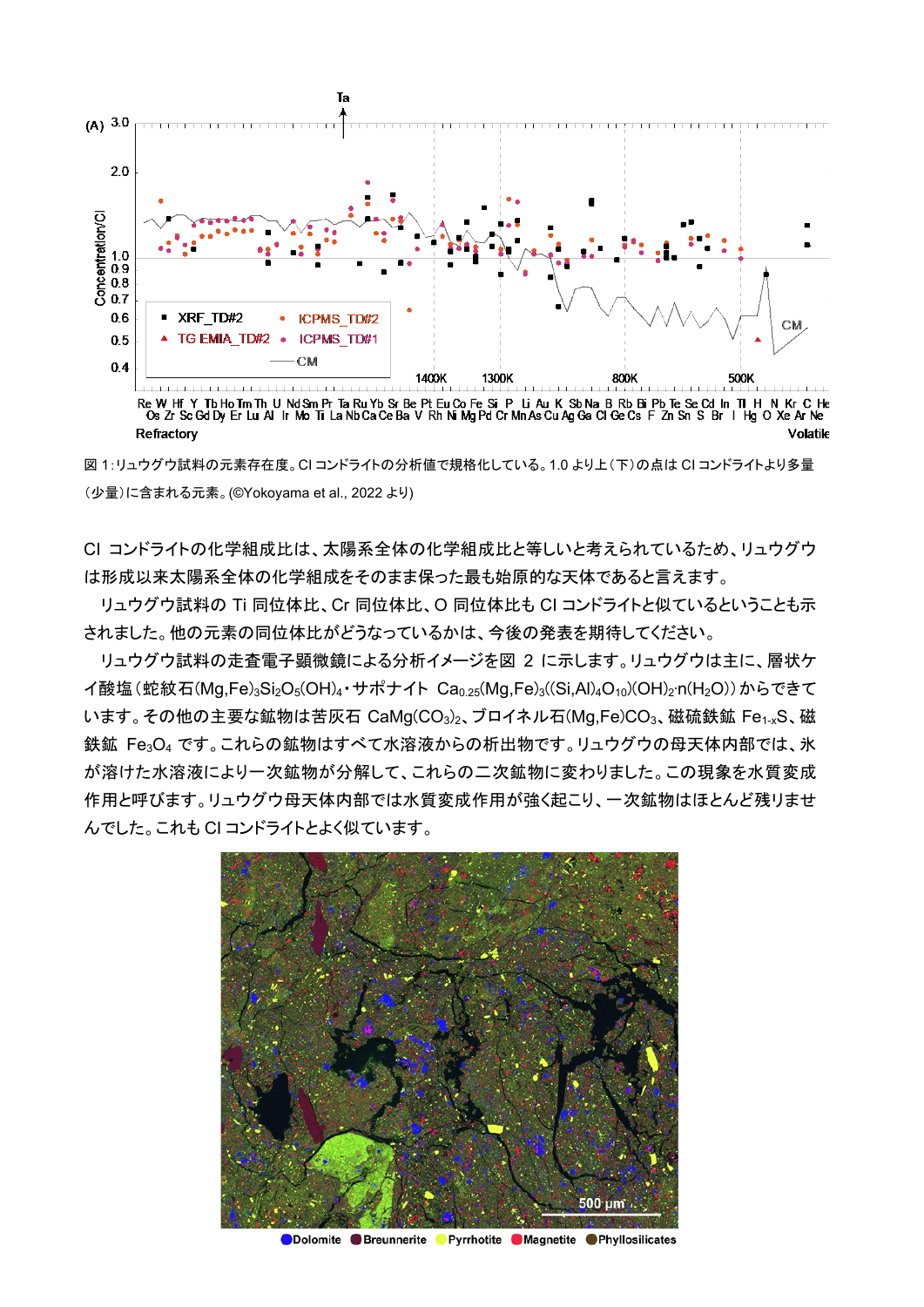図 2:リュウグウ試料の構成鉱物。この図上で認識できる鉱物はすべてリュウグウの母天体上で水質変成によりできた二次鉱 物。(©Yokoyama et al., 2022 より)

水質変成が起こった年代と温度を Mn-Cr 年代測定法と酸素同位体温度計により決定しました。太陽 系誕生の後、約 500 万年たった頃、水質変成が発達し、二次鉱物を析出しました。この時の温度は約 40℃です。圧力の下限は 0.06 気圧です。

その後、隕石母天体から現在の小惑星リュウグウが形成されました。水質変成以後、現在に至るま で、リュウグウ試料は 100℃以上に加熱されていないようです。しかし、層状ケイ酸塩の層間に含まれ ていた層間水のほとんどは宇宙空間に蒸発してしまいました。この点が、リュウグウ試料が CI コンドラ イトと大きく異なる点です。CI コンドライトに含まれている水分の約半分は地球上の水蒸気の汚染の結 果なのかもしれません。もしそうならば、CI コンドライトを構成する物質は、有機物を含め、宇宙にいた 時の状態と大きく変化しているかもしれません。今後の研究に重要な観点です。

以上の結果より、リュウグウ試料は CI コンドライトによく似ていることがわかりました。CI コンドライト は地球に存在する数万個の隕石の中でも数個しかありません。とても希少な存在の隕石が太陽系に多 く存在する C 型小惑星から来ていたのです。しかも、リュウグウは CI コンドライトよりもっと化学的に始 原的な特徴を保持しています。したがって、リュウグウ試料は、我々人類が手にしているどの天然試料 よりも化学的に太陽系の平均組成に近い始原性をもつ試料と言えます。今後、リュウグウ試料は、新し い太陽系の標準試料として国際的に活用されていくでしょう。

## **3.**論文情報

### 論文タイトル:

Samples returned from the asteroid Ryugu are similar to Ivuna-type carbonaceous meteorites

#### 著者名:

Tetsuya Yokoyama<sup>1</sup>†, Kazuhide Nagashima<sup>2</sup>†, Izumi Nakai<sup>3</sup>, Edward D. Young<sup>4</sup>, Yoshinari Abe<sup>5</sup>, Jérôme Aléon<sup>6</sup>, Conel M. O'D. Alexander<sup>7</sup>, Sachiko Amari<sup>8</sup>, Yuri Amelin<sup>9</sup>, Ken-ichi Bajo<sup>10</sup>, Martin Bizzarro<sup>11</sup>, Audrey Bouvier<sup>12</sup>, Richard W. Carlson<sup>7</sup>, Marc Chaussidon<sup>13</sup>, Byeon-Gak Choi<sup>14</sup>, Nicolas Dauphas<sup>15</sup>, Andrew M. Davis<sup>15</sup>, Tommaso Di Rocco<sup>16</sup>, Wataru Fujiya<sup>17</sup>, Ryota Fukai<sup>18</sup>, Ikshu Gautam<sup>1</sup>, Makiko K. Haba<sup>1</sup>, Yuki Hibiya<sup>19</sup>, Hiroshi Hidaka<sup>20</sup>, Hisashi Homma<sup>21</sup>, Peter Hoppe<sup>22</sup>, Gary R. Huss<sup>2</sup>, Kiyohiro Ichida<sup>23</sup>, Tsuyoshi Iizuka<sup>24</sup>, Trevor R. Ireland<sup>25</sup>, Akira Ishikawa<sup>1</sup>, Motoo Ito<sup>26</sup>, Shoichi Itoh<sup>27</sup>, Noriyuki Kawasaki<sup>10</sup>, Noriko T. Kita<sup>28</sup>, Kouki Kitajima<sup>28</sup>, Thorsten Kleine<sup>29</sup>, Shintaro Komatani<sup>23</sup>, Alexander N. Krot<sup>2</sup>, Ming-Chang Liu<sup>4</sup>, Yuki Masuda<sup>1</sup>, Kevin D. McKeegan<sup>4</sup>, Mayu Morita<sup>23</sup>, Kazuko Motomura<sup>30</sup>, Frédéric Moynier<sup>13</sup>, Ann Nguyen<sup>31</sup>, Larry Nittler<sup>7</sup>, Morihiko Onose<sup>23</sup>, Andreas Pack<sup>16</sup>, Changkun Park<sup>32</sup>, Laurette Piani<sup>33</sup>, Liping Qin<sup>34</sup>, Sara S. Russell<sup>35</sup>, Naoya Sakamoto<sup>36</sup>, Maria Schönbächler<sup>37</sup>, Lauren Tafla<sup>4</sup>, Haolan Tang<sup>4</sup>, Kentaro Terada<sup>38</sup>, Yasuko Terada<sup>39</sup>, Tomohiro Usui<sup>18</sup>, Sohei Wada<sup>10</sup>, Meenakshi Wadhwa<sup>40</sup>, Richard J. Walker<sup>41</sup>, Katsuyuki Yamashita<sup>42</sup>, Qing-Zhu Yin<sup>43</sup>, Shigekazu Yoneda<sup>44</sup>, Hiroharu Yui<sup>45</sup>, Ai-Cheng Zhang<sup>46</sup>, Harold C. Connolly, Jr.<sup>47</sup>, Dante S. Lauretta<sup>48</sup>, Tomoki Nakamura<sup>49</sup>, Hiroshi Naraoka<sup>50</sup>, Takaaki Noguchi<sup>27</sup>, Ryuji Okazaki<sup>50</sup>, Kanako Sakamoto<sup>18</sup>, Hikaru Yabuta<sup>51</sup>, Masanao Abe<sup>18</sup>, Masahiko Arakawa<sup>52</sup>, Atsushi Fujii<sup>18</sup>, Masahiko Hayakawa<sup>18</sup>, Naoyuki Hirata<sup>52</sup>, Naru Hirata<sup>53</sup>, Rie Honda<sup>54</sup>, Chikatoshi Honda<sup>53</sup>, Satoshi Hosoda<sup>18</sup>, Yu-ichi lijima<sup>18</sup>‡, Hitoshi Ikeda<sup>18</sup>, Masateru Ishiguro<sup>14</sup>, Yoshiaki Ishihara<sup>18</sup>, Takahiro Iwata<sup>18,55</sup>, Kosuke Kawahara<sup>18</sup>, Shota Kikuchi<sup>56</sup>, Kohei Kitazato<sup>53</sup>, Koji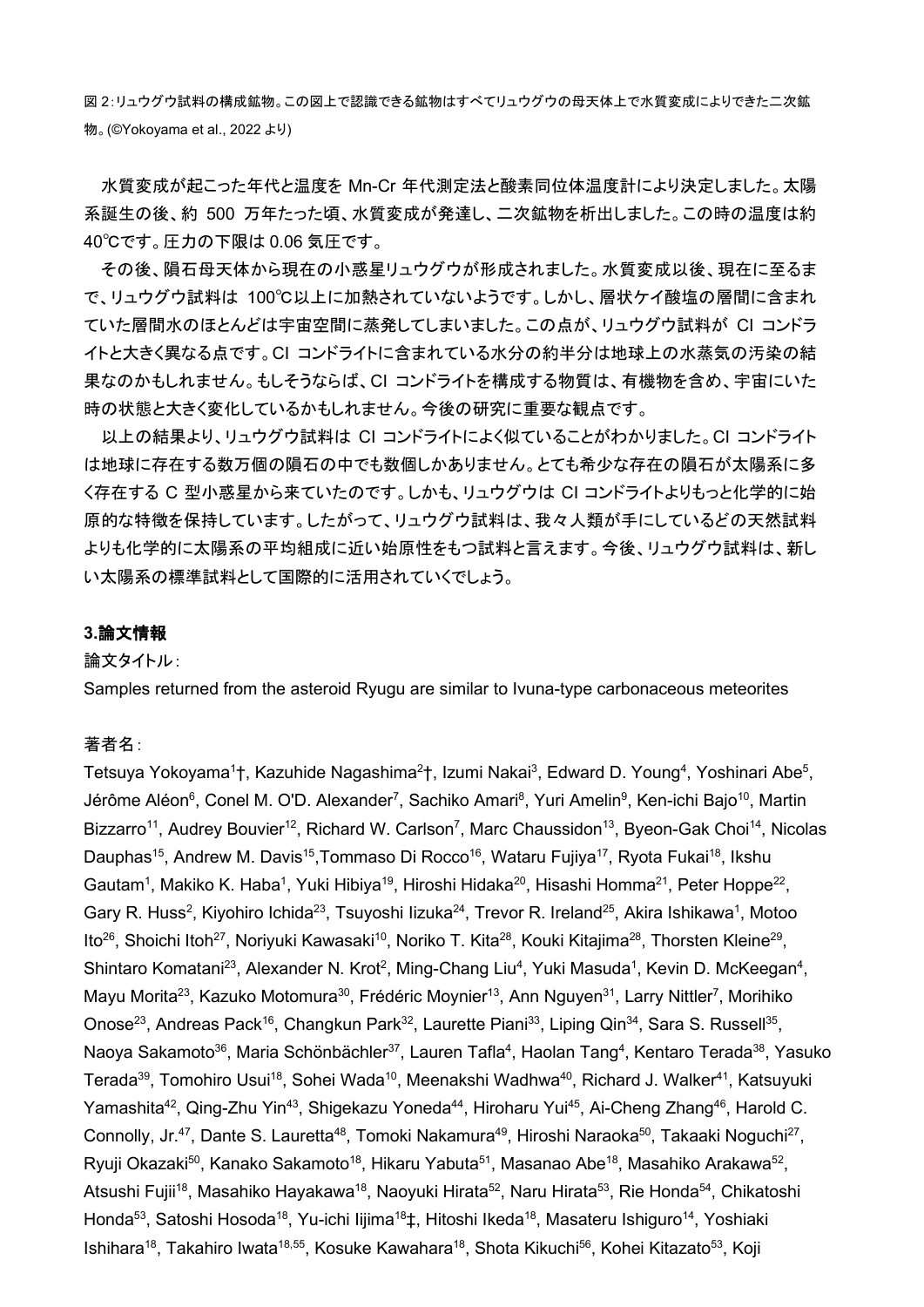Matsumoto<sup>57</sup>, Moe Matsuoka<sup>18</sup>§, Tatsuhiro Michikami<sup>58</sup>, Yuya Mimasu<sup>18</sup>, Akira Miura<sup>18</sup>, Tomokatsu Morota<sup>24</sup>, Satoru Nakazawa<sup>18</sup>, Noriyuki Namiki<sup>57</sup>, Hirotomo Noda<sup>57</sup>, Rina Noguchi<sup>59</sup>, Naoko Ogawa<sup>18</sup>, Kazunori Ogawa<sup>18</sup>, Tatsuaki Okada<sup>18,60</sup>, Chisato Okamoto<sup>52</sup>‡, Go Ono<sup>18</sup>, Masanobu Ozaki<sup>18,55</sup>, Takanao Saiki<sup>18</sup>, Naoya Sakatani<sup>61</sup>, Hirotaka Sawada<sup>18</sup>, Hiroki Senshu<sup>56</sup>, Yuri Shimaki<sup>18</sup>, Kei Shirai<sup>18</sup>, Seiji Sugita<sup>24</sup>, Yuto Takei<sup>18</sup>, Hiroshi Takeuchi<sup>18</sup>, Satoshi Tanaka<sup>18</sup>, Eri Tatsumi<sup>62</sup>, Fuyuto Terui<sup>63</sup>, Yuichi Tsuda<sup>18</sup>, Ryudo Tsukizaki<sup>18</sup>, Koji Wada<sup>56</sup>, Sei-ichiro Watanabe<sup>20</sup>, Manabu Yamada<sup>56</sup>, Tetsuya Yamada<sup>18</sup>, Yukio Yamamoto<sup>18</sup>, Hajime Yano<sup>18</sup>, Yasuhiro Yokota<sup>18</sup>, Keisuke Yoshihara<sup>18</sup>, Makoto Yoshikawa<sup>18</sup>, Kent Yoshikawa<sup>18</sup>, Shizuho Furuya<sup>18</sup>, Kentaro Hatakeda<sup>64</sup>, Tasuku Hayashi<sup>18</sup>, Yuya Hitomi<sup>64</sup>, Kazuya Kumagai<sup>64</sup>, Akiko Miyazaki<sup>18</sup>, Aiko Nakato<sup>18</sup>, Masahiro Nishimura<sup>18</sup>, Hiromichi Soejima<sup>64</sup>, Ayako Suzuki<sup>64</sup>, Toru Yada<sup>18</sup>, Daiki Yamamoto<sup>18</sup>, Kasumi Yogata<sup>18</sup>, Miwa Yoshitake<sup>18</sup>, Shogo Tachibana<sup>65</sup>, Hisayoshi Yurimoto<sup>10,36\*</sup>

## 著者所属:

- 1 Department of Earth and Planetary Sciences, Tokyo Institute of Technology; Tokyo 152-8551, Japan.
- 2 Hawai'i Institute of Geophysics and Planetology, University of Hawai'i at Mānoa; Honolulu, HI 96822, USA.
- $^3$ Department of Applied Chemistry, Tokyo University of Science; Tokyo 162-8601, Japan.
- 4 Department of Earth, Planetary, and Space Sciences, University of California, Los Angeles; Los Angeles, CA 90095, USA.
- 5 Graduate School of Engineering Materials Science and Engineering, Tokyo Denki University; Tokyo 120-8551, Japan.
- <sup>6</sup>Institut de Minéralogie, de Physique des Matériaux et de Cosmochimie, Sorbonne Université, Museum National d'Histoire Naturelle, Centre National de la Recherche Scientifique Unité Mixte de Recherche 7590, Institut de recherche pour le développement; 75005 Paris, France.
- 7 Earth and Planets Laboratory, Carnegie Institution for Science; Washington, DC, 20015, USA.
- <sup>8</sup>McDonnell Center for the Space Sciences and Physics Department, Washington University; St. Louis, MO 63130, USA.
- <sup>9</sup>Guangzhou Institute of Geochemistry, Chinese Academy of Sciences; Guangzhou, GD 510640, China.
- <sup>10</sup>Department of Natural History Sciences, Hokkaido University; Sapporo 001-0021, Japan.
- <sup>11</sup>Centre for Star and Planet Formation, Globe Institute, University of Copenhagen; Copenhagen, K 1350, Denmark.
- $12$ Bayerisches Geoinstitut, Universität Bayreuth; Bayreuth 95447, Germany.
- <sup>13</sup>Université de Paris, Institut de physique du globe de Paris, Centre National de la Recherche Scientifique; 75005 Paris, France
- <sup>14</sup>Department of Physics and Astronomy, Seoul National University; Seoul 08826, Republic of Korea.
- <sup>15</sup>Department of the Geophysical Sciences and Enrico Fermi Institute, The University of Chicago; Chicago, IL 60637, USA.

<sup>16</sup>Faculty of Geosciences and Geography, University of Göttingen; Göttingen, D-37077, Germany. <sup>17</sup>Faculty of Science, Ibaraki University; Mito 310-8512, Japan.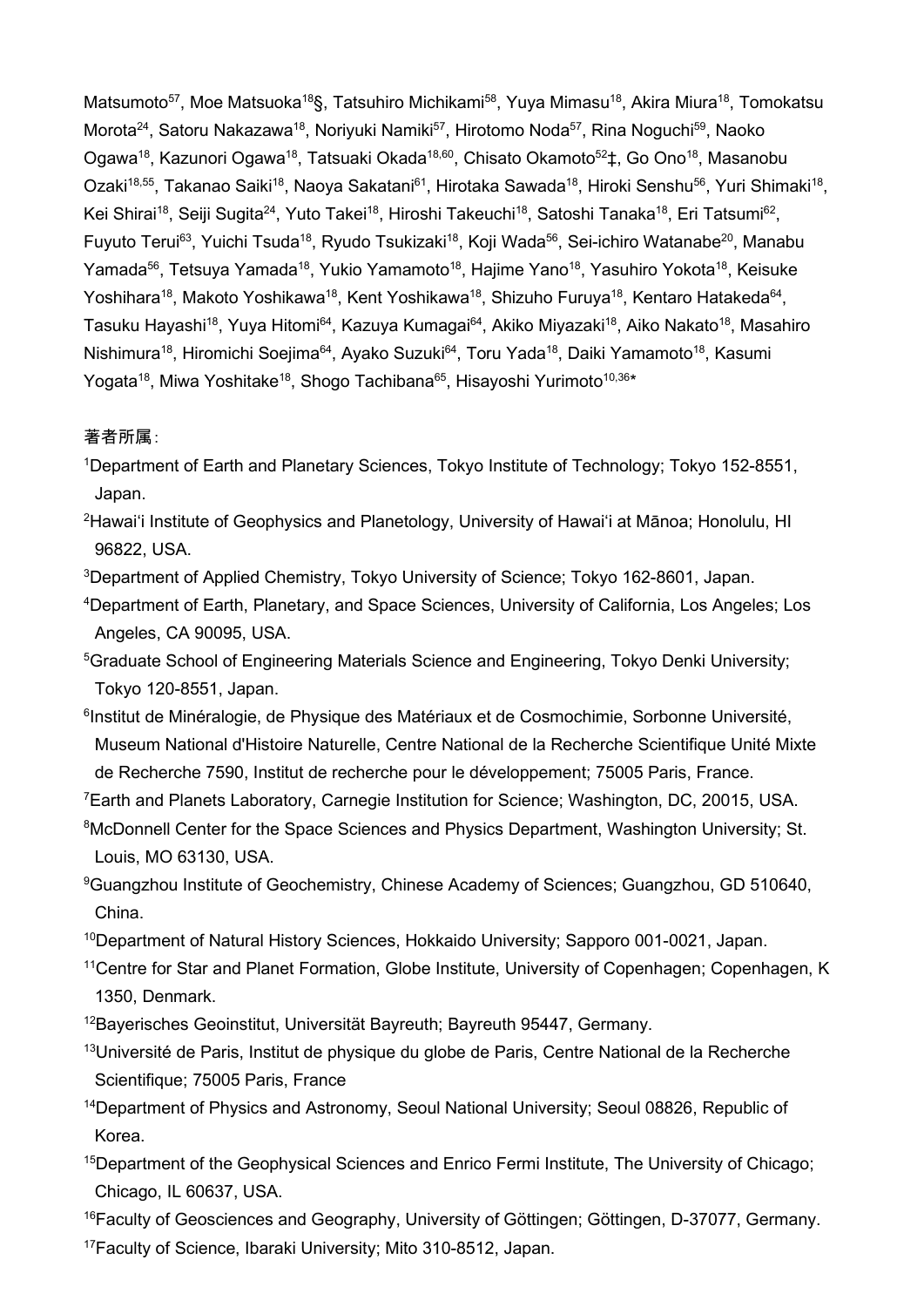<sup>18</sup>Institute of Space and Astronautical Science / Jaxa Space Exploration Center, Japan Aerospace Exploration Agency; Sagamihara 252-5210, Japan.

<sup>19</sup>Department of General Systems Studies, The University of Tokyo; Tokyo 153-0041, Japan.

<sup>20</sup>Department of Earth and Planetary Sciences, Nagoya University; Nagoya 464-8601, Japan.

21Osaka Application Laboratory, Rigaku Corporation; Osaka 569-1146, Japan.

22Max Planck Institute for Chemistry; Mainz 55128, Germany.

<sup>23</sup>Analytical Technology Division, Horiba Techno Service Co., Ltd.; Kyoto 601-8125, Japan.

<sup>24</sup>Department of Earth and Planetary Science, The University of Tokyo; Tokyo 113-0033, Japan.

<sup>25</sup>School of Earth and Environmental Sciences, The University of Queensland; St Lucia QLD 4072, Australia.

<sup>26</sup>Kochi Institute for Core Sample Research, Japan Agency for Marine-Earth Science and Technology; Kochi 783-8502, Japan.

27Department of Earth and Planetary Sciences, Kyoto University; Kyoto 606-8502, Japan.

28Department of Geoscience, University of Wisconsin- Madison; Madison, WI 53706, USA.

29Max Planck Institute for Solar System Research; 37077 Göttingen, Germany.

30Thermal Analysis Division, Rigaku Corporation; Tokyo 196-8666, Japan.

31Astromaterials Research and Exploration Science Division, National Aeronautics and Space Administration Johnson Space Center; Houston, TX 77058, USA.

32Division of Earth-System Sciences, Korea Polar Research Institute; Incheon 21990, Korea.

<sup>33</sup>Centre de Recherches Pétrographiques et Géochimiques, Centre National de la Recherche Scientifique - Université de Lorraine; 54500 Nancy, France.

<sup>34</sup>School of Earth and Space Sciences, University of Science and Technology of China; Anhui 230026, China.

35Department of Earth Sciences, Natural History Museum; London, SW7 5BD, UK.

- 36Isotope Imaging Laboratory, Hokkaido University; Sapporo 001-0021, Japan.
- <sup>37</sup>Institute for Geochemistry and Petrology, Department of Earth Sciences, ETH Zurich, Zurich, **Switzerland**

38Department of Earth and Space Science, Osaka University; Osaka 560-0043, Japan.

39Spectroscopy and Imaging Division, Japan Synchrotron Radiation Research Institute; Hyogo 679-5198 Japan.

40School of Earth and Space Exploration, Arizona State University; Tempe, AZ 85281, USA.

41Geology, University of Maryland, College Park, MD 20742, USA.

42Graduate School of Natural Science and Technology, Okayama University; Okayama 700-8530, Japan.

43Department of Earth and Planetary Sciences, University of California; Davis, CA 95616, USA.

44Department of Science and Engineering, National Museum of Nature and Science; Tsukuba 305- 0005, Japan.

45Department of Chemistry, Tokyo University of Science; Tokyo 162-8601, Japan.

46School of Earth Sciences and Engineering, Nanjing University; Nanjing 210023, China.

- 47Department of Geology, School of Earth and Environment, Rowan University; Glassboro, NJ 08028, USA.
- 48Lunar and Planetary Laboratory, University of Arizona; Tucson, AZ 85705, USA.